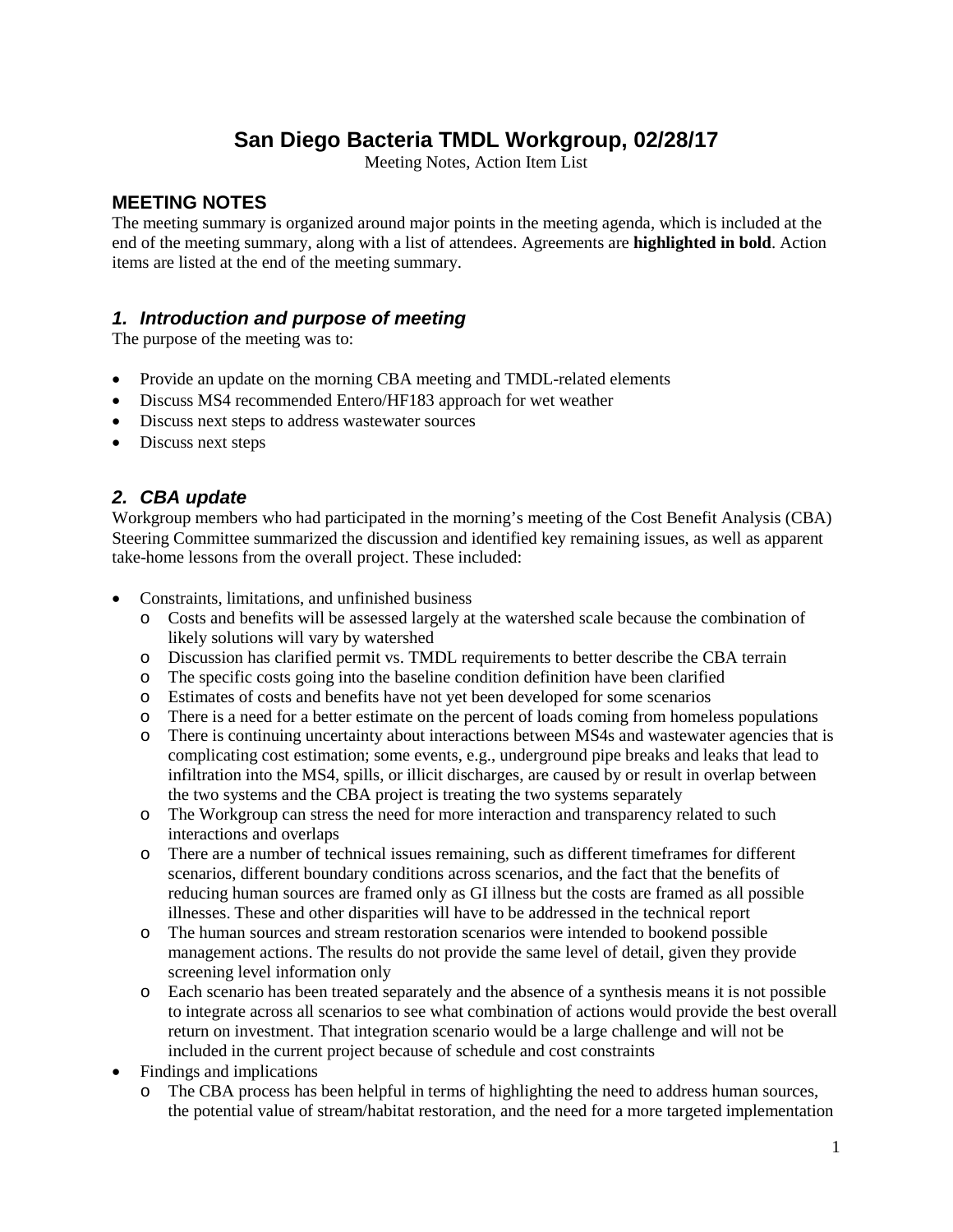program. This has in turn highlighted the need to engage wastewater agencies and other sources, and the need to look more closely at sewer management plans. This has taken some weight off the MS4s' shoulders, which is hugely important for those agencies' management

- o The Regional Board is considering options to obtain needed data on newly prioritized sources such as leaks and exfiltration from the wastewater system; this has now become a new conversation that is part of addressing the bacteria and swimmer health issues
- o Fixing older infrastructure will be expensive and highlights the value of focusing on new and redevelopment to incorporate concepts such as LID and distributed treatment (e.g., package plants) that would reduce the need for large-scale conveyance of contaminated wastewater
- o The need to expand the scale of source identification and management could be the most important result coming from the CBA
- Both USEPA and the City of San Diego's Public Utilities department will be encouraged to review the draft CBA
- **Participants agreed that the CBA is intended to provide additional context for the Bacteria TMDL reopener, but will not be used as the final criterion for decisions. It is instead one of several inputs to any decision**

#### *3. MS4 recommended approach*

(see Mtng Bacteria Workgroup 07-27-16 Key elements and MS4 recommendations.docx distributed with the meeting summary)

Ashli Desai presented a flow chart that summarized the MS4s' recommendations for an approach to compliance with the TMDL requirements. This is in response to Board staff's earlier request to see a consolidated and more organized summary of an "ask" that builds on previous discussions. The flowchart presents 3 compliance pathways that range from the existing situation to one that is risk-based. The goal is to gain agreement on an overall conceptual approach. As a result, details such as specific target numbers or thresholds have not been incorporated at this time, in order to allow discussion to focus on the overall approach. Discussion included the following:

- The flowchart focuses on wet weather, with the compliance point defined at the beach. Specific compliance points would need to be defined for different categories of beaches
- The 1st pathway is the current situation and includes an allowable exceedance frequency (AEF) based on reference studies, the 2nd pathway combines an *Enterococcus* objective/target with optional HF183 compliance monitoring, and the 3rd pathway is completely risk-based and focuses on the SHS and QMRA results (and future Epi/QMRA studies that may be developed). This pathway uses illness rates rather than indicator values
- The flowchart is not clear about the timescale (e.g., sample by sample, yearly, TMDL compliance date) on which the comparison to targets and the determination of compliance occurs
	- o Further discussion clarified that the flowchart confounds two types of "compliance," one related to meeting permit requirements and the second related to final compliance at a future date with the TMDL targets
	- o Each type of compliance has distinct implications for monitoring and other aspects of implementation, such as human source reduction. In other words, the "if-then" for final compliance with the TMDL is different than the "if-then" interim actions along the way
	- o The flowchart and language in the draft technical report will be modified to distinguish more clearly between actions related to the permit and to the TMDL (**AI**)
- Although the listing policy has a separate method for determining whether a water body should be listed or delisted, attention should be paid to how the flowchart pathways, thresholds, and required monitoring relate to the listing methodology. Ensure that contradictions, e.g., meet TMDL targets but still be listed, are avoided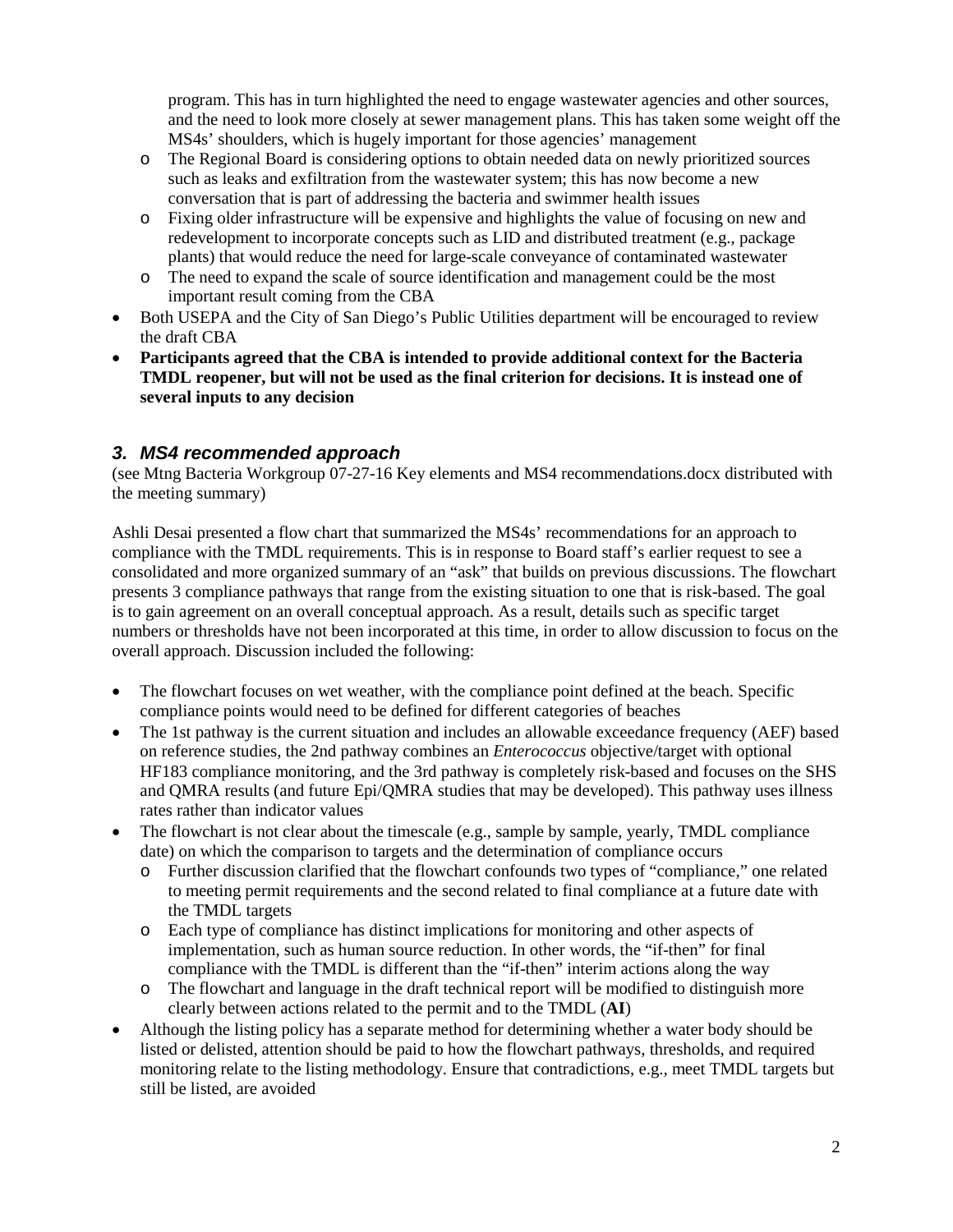- Discussion about the continued applicability of the reference approach to setting the AEF; newer science suggests that background conditions may differ between developed and undeveloped watersheds that may affect estimates of natural sources of bacteria in developed watersheds. This is one motivation for focusing on using HF183/human marker to help determine compliance.
- The 2<sup>nd</sup> pathway attempts to capture a more direct element of risk by using HF183/human marker testing, instead of an AEF
	- o Board staff are in general agreement with incorporation of human marker testing and in the future would prefer to make decisions (e.g., listing / delisting) on the basis of human markers or even pathogens, rather than FIB
	- o However, the permit and TMDL timeframes should be clarified and other implementation actions (e.g., source reduction) specified
	- o The implementation program includes interim monitoring, source identification, and source reduction actions
	- o Drew Kleis stated that inclusion of a human marker would be very important to upper management at the City of San Diego, and would make the revised policy much more understandable and acceptable
	- o The 2nd pathway can also be understood as an initial screening value using *Enterococcus* followed by a more site-specific HF183 threshold developed with regional data
- Discussion about the actual targets and thresholds that might be used in the 2<sup>nd</sup> pathway included:
	- o The SHS calculated that the *Enterococcus* level corresponding to an illness rate of 32/1000 was 540; this means that using a value of 110 from the 2012 USEPA criteria could incorporate an extra margin of safety
	- o Such a margin of safety might help address some uncertainties in the SHS, such as risks to children
		- However, rough initial calculations suggest that children would have to represent a large fraction of the exposed population in wet weather to bring the overall illness rate up to 32/1000; this issue could be addressed by gathering additional data on the number of children swimming during wet weather
		- If risk calculations are too problematic or uncertain, then the policy could instead incorporate a margin of safety
		- If Jian Peng will send Regional Board staff a copy of Ben Arnold's paper on risks to children (**AI**); this study suggested that risks to children are about 4X those for adults
	- o Board staff would like to see a thorough discussion and justification for the equivalence between the *Enterococcus* objective, any proposed HF183 threshold, and the associated illness rate or level of protection
		- However, the draft technical report should lay a broader foundation that would enable future revisions to human markers, whether it is HF183 or others that may prove to be better
	- o HF183 would be used as an implementation provision under the TMDL for meeting the USEPA 2012 criteria
- The 3<sup>rd</sup> pathway is based on a direct measurement of risk or illness rate and does not rely on indicators such as FIB
	- o **Participants agreed that direct measurement of risk or illness with epidemiology studies or QMRA is more accurate and effective than monitoring with FIB to determine if the objective is being met**
	- o Under this approach, beaches in the region (with the number of beaches dependent on a decision about how broadly to apply results of the SHS results) would be considered in compliance with the TMDL target because the illness rate documented by the epidemiology study is under 32/1000 in wet weather
	- o Even when TMDL targets are met, this pathway envisions ongoing actions to document continued compliance and identification/reduction of human sources
		- Rather than frequent (and very expensive) epidemiology studies, one option would be to conduct periodic sanitary surveys to demonstrate that sources (and therefore presumably risk)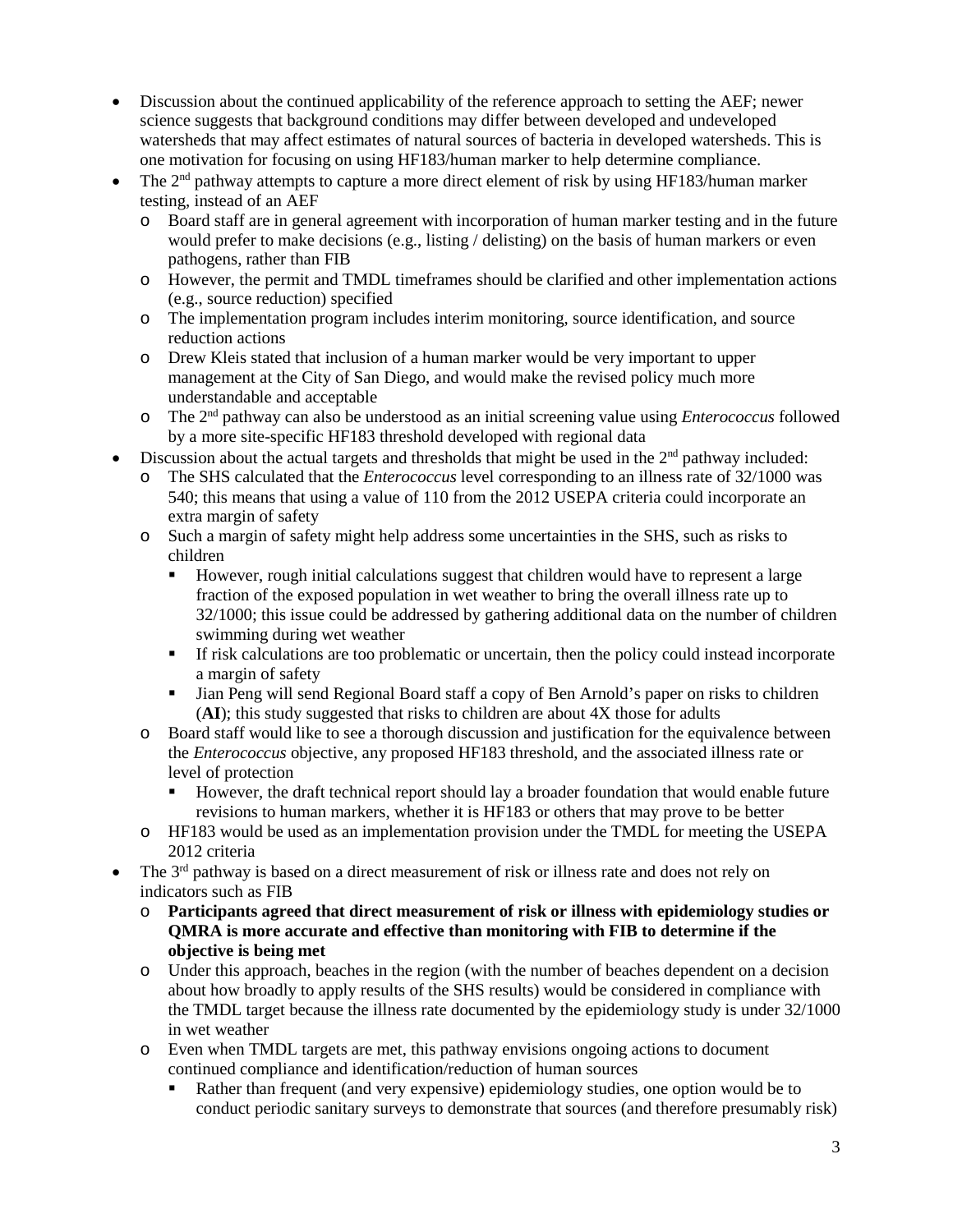remain the same as when the last epidemiology study was performed; USEPA has developed a method for such surveys at beaches

- **Periodic sanitary surveys could be supplemented by less frequent epidemiology or QMRA** studies to directly measure risk and illness rates (the relative frequency of sanitary surveys and epidemiology studies needs further discussion)
- QMRA could be used instead of full epidemiology studies as long as it can be demonstrated that the sources are not substantially different from those in the SHS watersheds
	- Where the sources are different, a new epidemiology study would need to be performed in order to utilize this pathway
- Implementation, even when TMDL targets are met, would include some type of monitoring to support the human source reduction program; however, the details of indicators, extent, and timing need further discussion
	- The human source reduction program could also be considered as an essential component of other pathways
- The implementation plan must demonstrate to USEPA that it is capable of tracking continued compliance with the TMDL targets or reasonable progress toward the targets if they have not yet been met
- While the ongoing actions, which could include periodic epidemiology studies, could be expensive, they may be less expensive, and certainly more productive, than the full implementation of ineffective BMPs
- $\circ$  If the 3<sup>rd</sup> pathway is used, then beaches in the region will be in compliance with the TMDL, as long as it can be demonstrated that they are representative of the beaches studied in the SHS
- o Discussed reviewing the 3rd pathway with SCCWRP and the SHS researchers (**AI**)

#### *4. Wastewater check-in*

Regional Board staff will attend the upcoming City of San Diego Tiger Team meeting to learn more about procedures for source tracking and identification.

#### *5. New business, wrap-up, and next steps*

Regional Board staff are tracking the progress of the new State Board policy and will brief them at an appropriate time.

The Draft Technical Report is scheduled for completion sometime in September, which will allow time to incorporate the results of the completed CBA.

#### *Next meeting date*

The next workgroup meeting will be March 22, 2017, from  $1:00 - 4:00$  PM per the agreed meeting schedule.

#### *Attendees*

San Diego Regional Water Board: Cynthia Gorham, Jeremy Haas, Michelle Santillan, Jimmy Smith, Helen Yu San Diego County: Todd Snyder, Jo Ann Weber Orange County Public Works: Jian Peng City of San Diego: Vicki Kalkirtz, Drew Kleis, Ruth Kolb Team: Clint Boschen, Ashli Desai, Jerry Diamond, Brock Bernstein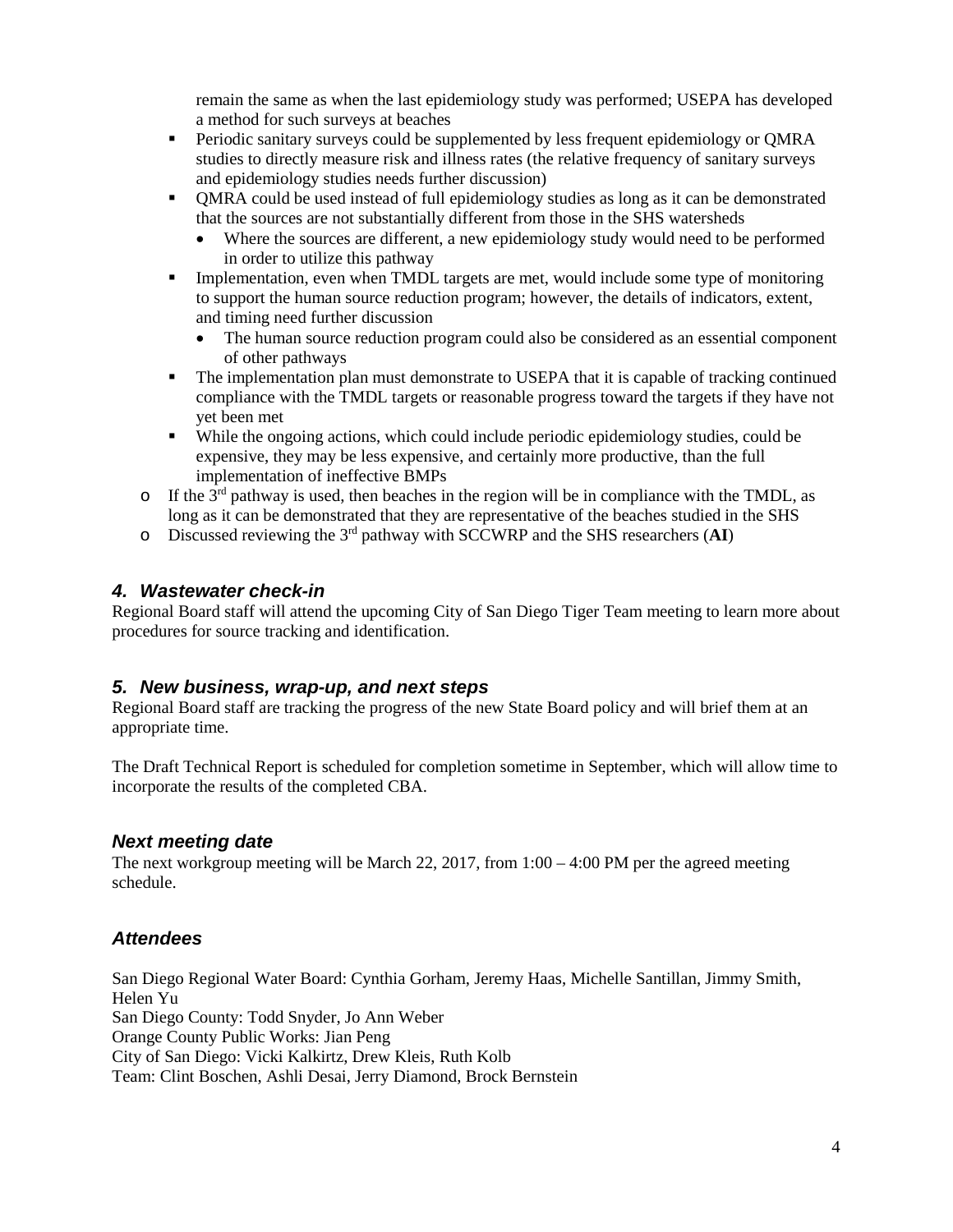Draft Agenda San Diego Bacteria TMDL Workgroup Meeting Regional Water Quality Control Board Meeting #19 – February 28, 2017 1:00 pm to 4:00 pm

- 1. Introductions (5 min)
- 2. CBA update and carryover to Bacteria TMDL process (45 min)
- 3. MS4 Recommended Entero/HF183 wet weather approach (110 min)
- 4. Wastewater check-in/next steps (5 min)
- 5. New Business/Wrap-up (15 min)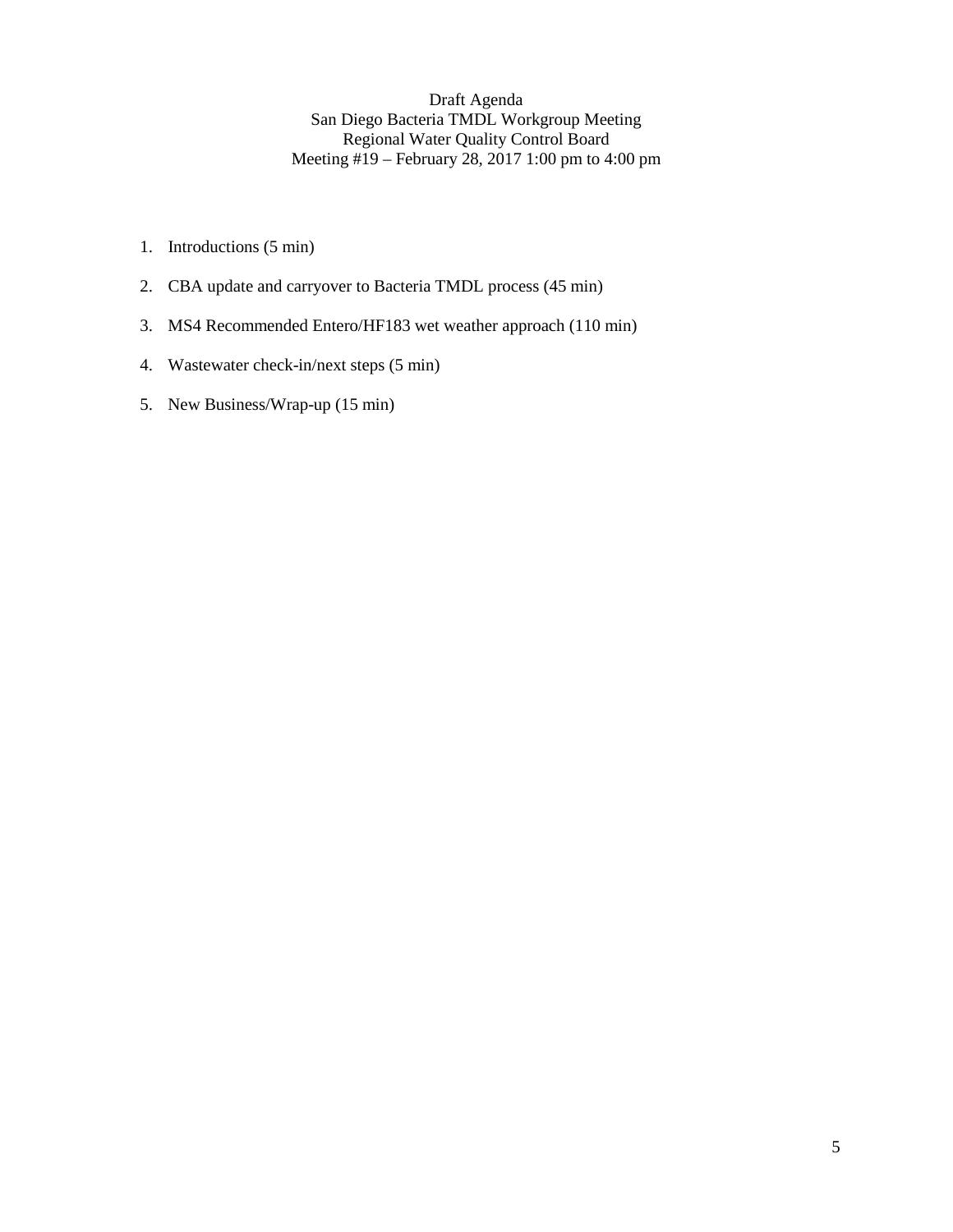## **San Diego Bacteria TMDL Workgroup Action Items Report**

Key to status colors:

- Green indicates a completed deliverable
- Blue indicates greater than 30 days until the deliverable is due
- Yellow indicates a deliverable is due within 30 days
- Red indicates an overdue deliverable



| <b>Mng Date</b> | Deliverable                                                                                                                                                                | Assigned To                                                                      | Due Date                          | <b>Status</b> | Comments |
|-----------------|----------------------------------------------------------------------------------------------------------------------------------------------------------------------------|----------------------------------------------------------------------------------|-----------------------------------|---------------|----------|
| 08/27/15        | List of studies, completion dates, value added,<br>implications for reopener                                                                                               | Consultant team                                                                  | 09/02/15                          |               |          |
| 08/27/15        | Distribute draft cost sharing agreement                                                                                                                                    | <b>Todd Snyder</b>                                                               | 09/10/15                          |               |          |
| 08/27/15        | Review past MOUs to assess whether useful concepts or<br>language can be borrowed for this MOU                                                                             | Drew Kleis, Ruth Kolb                                                            | 09/10/15                          |               |          |
| 08/27/15        | Discuss cost sharing agreement                                                                                                                                             | Workgroup                                                                        | 09/10/15                          |               |          |
| 08/27/15        | Finalize MOU                                                                                                                                                               | Workgroup                                                                        | 09/10/15                          |               |          |
| 08/27/15        | Michelle Mata to meet with small group to review planned<br>overall approach and its relationship to schedule; develop<br>picture of how pieces fit in logical progression | Michelle Mata, Clint<br>Boschen, Chris Minton,<br>Ashli Desai, key<br>permittees | $10/7/15$ meeting<br>handout      |               |          |
| 09/0/15         | Evaluate implications of 32 vs. 36 illness rate using<br>available monitoring data from creeks and beaches                                                                 | Chris Minton, Dustin<br>Bambic                                                   | $10/7/15$ meeting<br>presentation |               |          |
| 09/10/15        | Frame a more formal description of how a risk-based<br>framework could be used in the TMDL                                                                                 | Ruth Kolb                                                                        | $10/7/15$ meeting<br>handout      |               |          |
| 09/10/15        | Develop options for calculating geomeans that account<br>for varying intensities/frequencies of monitoring events                                                          | Chris Minton, Dustin<br>Bambic                                                   | $10/7/15$ meeting<br>presentation |               |          |
| 09/10/15        | Expand the example table (single sample vs. STV) to<br>include a column showing how the geomean compares to<br>the single sample and STV results                           | Chris Minton, Dustin<br><b>Bambic</b>                                            | Undefined, but soon               |               |          |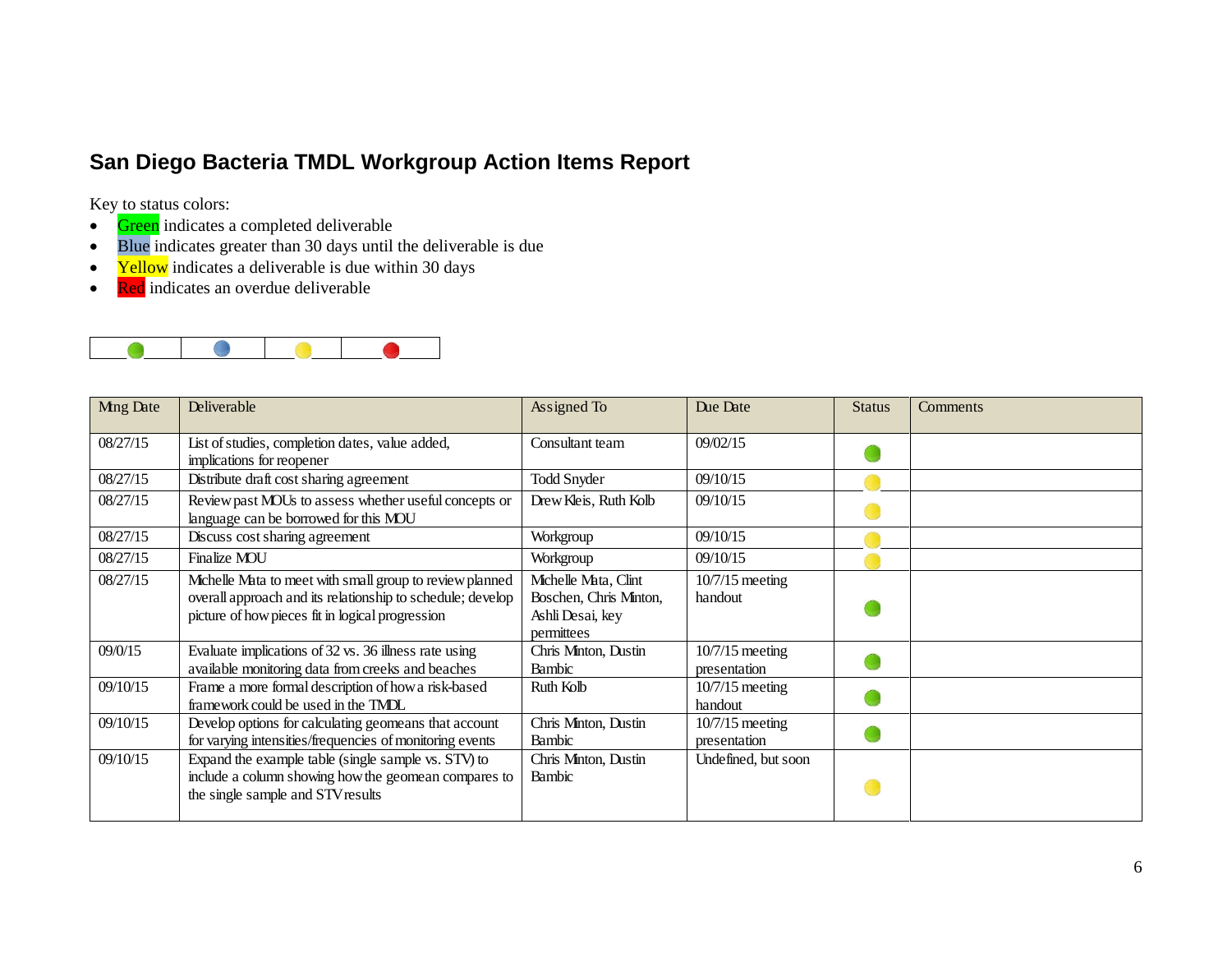| <b>Mng Date</b> | Deliverable                                                                                                                                                       | Assigned To                    | Due Date                          | <b>Status</b> | Comments                                                          |
|-----------------|-------------------------------------------------------------------------------------------------------------------------------------------------------------------|--------------------------------|-----------------------------------|---------------|-------------------------------------------------------------------|
| 09/10/15        | Prepare a set of scenarios showing a range of<br>comparisons across the options presented                                                                         | Chris Minton, Dustin<br>Bambic | $10/7/15$ meeting<br>presentation |               |                                                                   |
| 10/07/15        | Prepare background information on the basis for the 32<br>vs. 36 illness rates                                                                                    | Chris Minton, Dustin<br>Bambic | 10/29/15 meeting                  |               |                                                                   |
| 10/07/15        | Add language to draft TMDL targets memo to explain the<br>applicability of the reference reach analysis in the risk-<br>based framework                           | Chris Minton, Dustin<br>Bambic | 10/29/15 meeting                  |               |                                                                   |
| 10/07/15        | Prepare a draft decision flow chart                                                                                                                               | Ashli Desai, Clint<br>Boschen  | 10/29/15 meeting                  |               |                                                                   |
| 10/07/15        | Prepare a draft Technical Report outline                                                                                                                          | Team                           | 12/10/15 meeting                  |               |                                                                   |
| 10/29/15        | Prepare background information on STV                                                                                                                             | Team                           | 11/12/15                          |               |                                                                   |
| 10/29/15        | Provide comments on draft decision flow chart and draft<br><b>TMDL</b> targets memo                                                                               | RWQCB staff                    | 11/6/15                           |               |                                                                   |
| 10/29/15        | Provide revised TMDL targets memo and flow chart<br>based on comments                                                                                             | Team                           | 11/12/15                          |               |                                                                   |
| 11/19/15        | Provide more detail on analyses needed to compare the<br>two illness rates, along with cost and time estimate                                                     | Team                           |                                   |               | Hold off for now                                                  |
| 11/19/15        | Approach State Board about Workgroup meeting with<br>them as a focus group                                                                                        | Jeremy Haas                    | $12/10/15$ meeting                |               |                                                                   |
| 11/19/15        | Examine the 13241 requirements to identify what<br>information would be needed to address those                                                                   | Team                           |                                   |               | Completed and ready to insert into<br>draft documents when needed |
| 11/19/15        | Add the caveat to the draft language that the 32 illness<br>level is a 'working assumption''                                                                      | Team                           | 12/10/15 meeting                  |               |                                                                   |
| 11/19/15        | Describe the statistical background and rationale for the<br>EPA 2012 criteria                                                                                    | Team                           |                                   |               |                                                                   |
| 11/19/15        | Add a minor revision to the language in the alternative on<br>Slide 7 to capture the potential for regional linkages                                              | Team                           | 12/10/15 meeting                  | œ             |                                                                   |
| 11/19/15        | Develop ideas for prototypes or case studies of site-<br>specific objectives that would illustrate different issues<br>such as natural source exclusion           | Team                           | <b>TBD</b>                        |               | Longer term                                                       |
| 11/19/15        | Develop revised language related to allowable<br>exceedance frequency                                                                                             | Team                           |                                   | O             |                                                                   |
| 11/19/15        | Prepare an explanation of 'safe'' in different contexts and<br>what the implications could be for action in response to<br>different types of monitoring outcomes | Team                           |                                   |               | Longer term                                                       |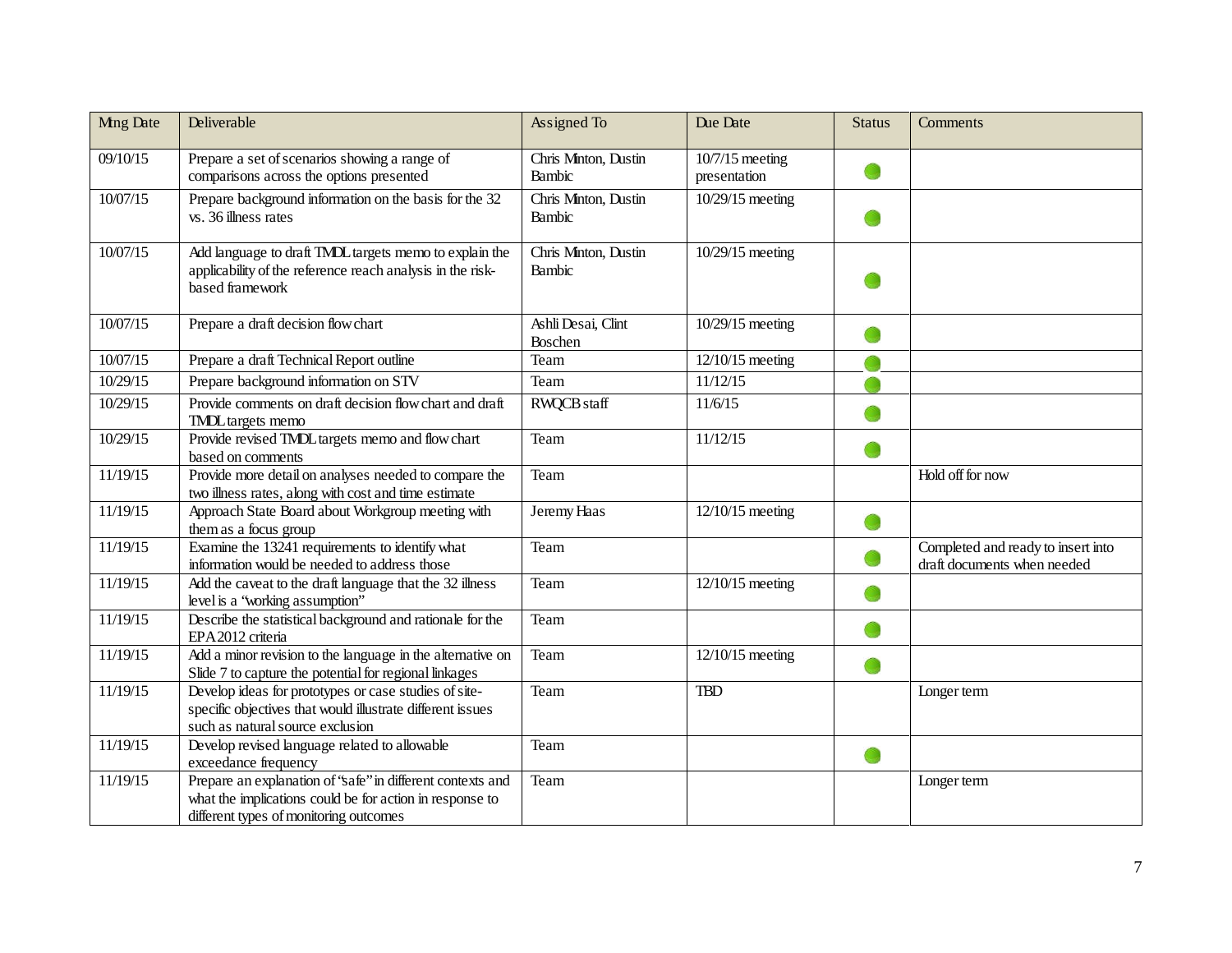| <b>Mng Date</b> | Deliverable                                                                                                                                                                                                                                                                                                                                                                   | Assigned To                                                                             | Due Date      | <b>Status</b> | Comments                                                           |
|-----------------|-------------------------------------------------------------------------------------------------------------------------------------------------------------------------------------------------------------------------------------------------------------------------------------------------------------------------------------------------------------------------------|-----------------------------------------------------------------------------------------|---------------|---------------|--------------------------------------------------------------------|
| 1/26/16         | Prepare data comparing STV and SSM to send to<br><b>SWRCB and RWQCB</b>                                                                                                                                                                                                                                                                                                       | Team                                                                                    | 03/15/16      |               |                                                                    |
| 1/26/16         | Make the suggested minor edits to the list of items of<br>potential concern on bacteria policy for SWRCB.                                                                                                                                                                                                                                                                     | Team will prepare initial<br>list and provide to<br>RWQCB. RWQCB will<br>send to SWRCB. | Dustin Bambic |               |                                                                    |
| 02/24/16        | Prepare data memo comparing STV to SSM to send to<br>SWRCB. Send to entire team for review.                                                                                                                                                                                                                                                                                   | <b>Dustin Bambic</b>                                                                    | 03/15/16      |               |                                                                    |
| 02/24/16        | Briefly raise the issue of the potential contribution of<br>leaking sewer collection systems to the bacteria problem<br>at the March 4 SCCWRP Commission meeting                                                                                                                                                                                                              | <b>Todd Snyder</b>                                                                      | 03/03/16      |               |                                                                    |
| 02/24/16        | Prepare a white paper summarizing evidence for the role<br>of leaking sewer collection infrastructure. Provide data,<br>references, and other information to Clint Boschen, who<br>will work with Dusting Bambic and Chris Minton to<br>prepare a draft white paper that would be included as<br>part of the targets and sources section of the TMDL/<br>Basin Plan Amendment | Team                                                                                    | 04/15/16      |               | Replaced by draft sources section in<br>technical support document |
| 02/24/16        | Begin preparing written descriptions of implementation<br>pathways building on the concepts agreed on during the<br>past two workgroup meetings.                                                                                                                                                                                                                              | Team                                                                                    | 03/23/16      |               |                                                                    |
| 02/24/16        | Clarify whether State Board's Plan will allow Regional<br>Boards to establish more stringent targets, using other<br>indicators, than identified in the State Plan.                                                                                                                                                                                                           | Regional Board staff                                                                    | 03/23/16      |               |                                                                    |
| 03/23/16        | Revise memo to State Board to include mention of sewer<br>collection system and revision of AB411 standards to be<br>consistent with EPA 2012 criteria. Distribute to workgroup<br>for review.                                                                                                                                                                                | Jimmy Smith                                                                             | 04/15/16      |               |                                                                    |
| 03/23/16        | Develop more detailed written descriptions of the CBA<br>scenarios.                                                                                                                                                                                                                                                                                                           | Team                                                                                    | 04/15/16      |               |                                                                    |
| 03/23/16        | Submit any additional local information on studies of<br>leaking infrastructure to Clint Boschen.                                                                                                                                                                                                                                                                             | $\mathbf{A}$ ll                                                                         | 04/15/16      |               |                                                                    |
| 03/23/16        | Individual sponsors of or participants in the San Diego<br>River study will encourage Ken Schiff to develop<br>estimates of the range of leaking sewage needed to<br>produce observed amounts of human markers.                                                                                                                                                               | $\overline{A}$                                                                          | 04/15/16      |               |                                                                    |
| 03/23/16        | Invite retired sewage system expert to next meeting                                                                                                                                                                                                                                                                                                                           | Chris Crompton                                                                          | 04/15/16      |               | Invite for June meeting                                            |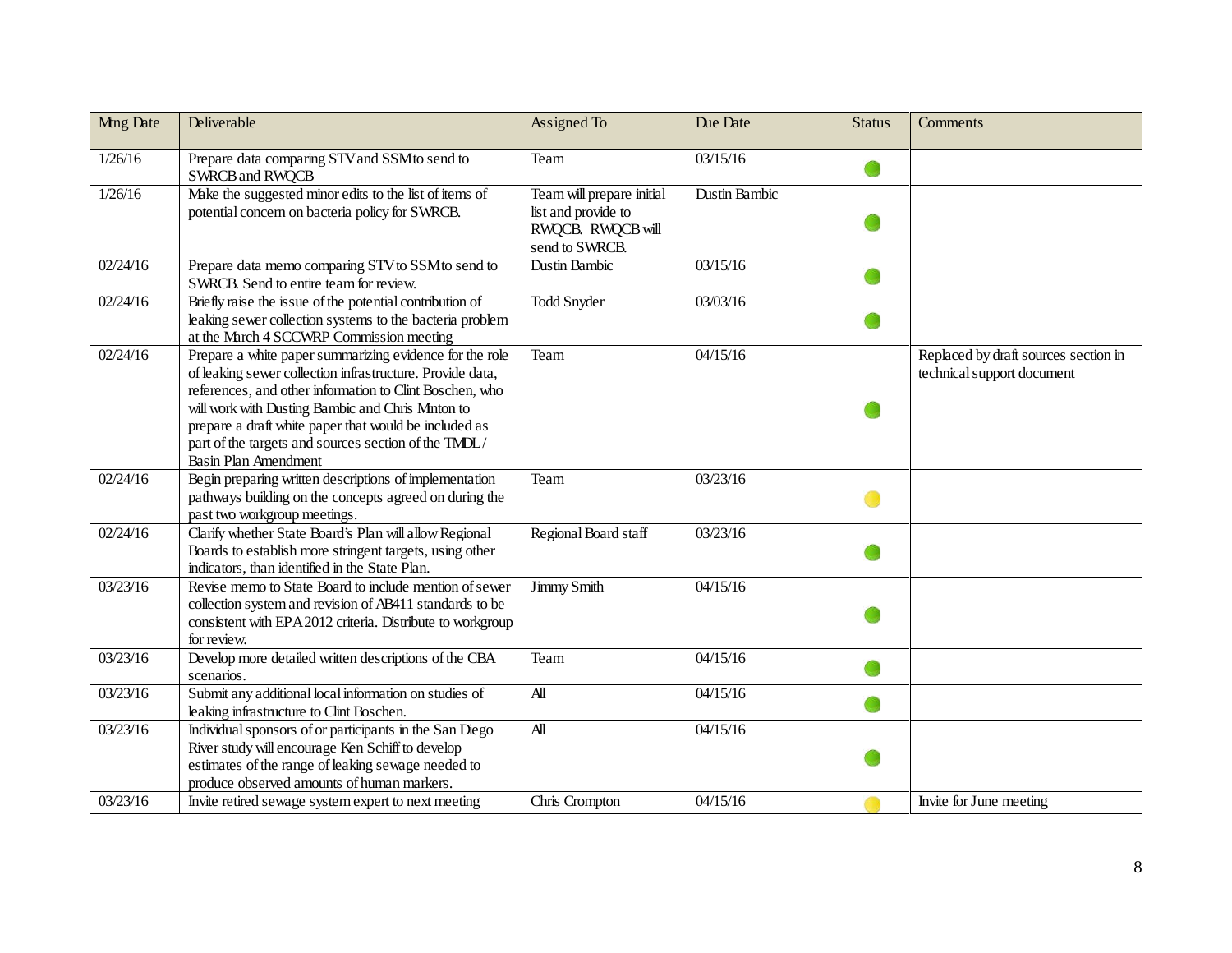| <b>Mng Date</b> | Deliverable                                                                                                                                               | Assigned To          | Due Date | <b>Status</b> | Comments                                     |
|-----------------|-----------------------------------------------------------------------------------------------------------------------------------------------------------|----------------------|----------|---------------|----------------------------------------------|
| 03/23/16        | Forward specific questions related to the operation and<br>monitoring of sewage systems to Michelle                                                       | All                  | 04/15/16 |               |                                              |
| 04/18/16        | Distribute memo for State Board to workgroup for review                                                                                                   | Jimmy Smith          | 05/01/16 |               |                                              |
| 04/18/16        | Review sewer agency annual reports for useful<br>information about infrastructure and human sources                                                       | <b>Board Staff</b>   | 05/15/16 |               | No annual reports; no useful data<br>found   |
| 04/18/16        | Distribute inventory of sources studies to workgroup                                                                                                      | <b>Clint Boschen</b> | 05/01/16 |               |                                              |
| 04/18/16        | Prioritize CBA scenarios, perhaps in consultation with<br>contractor                                                                                      | Workgroup            | ??       |               | Start at June CBA meeting with<br>consultant |
| 04/18/16        | Prepare updated list of CBA scenarios                                                                                                                     | Consulting team      | 04/22/16 |               |                                              |
| 04/18/16        | Provide comments on draft Intro and Problem Statement                                                                                                     | <b>Board Staff</b>   | 05/10/16 |               |                                              |
| 05/17/16        | Permittees to work with Helen Yu to expand database for<br>delisting, i.e., more recent data, information on actions<br>that led to observed improvements | Permittees           | 06/23/16 |               |                                              |
| 05/17/16        | Add discussion and justification for regional SSO to the<br>technical support document                                                                    | Consulting team      | 06/23/16 |               |                                              |
| 05/17/16        | Prepare for SCCWRP workshop on SSO                                                                                                                        | Workgroup members    | ??       |               |                                              |
| 05/17/16        | Provide comments on draft targets section by week<br>before next meeting                                                                                  | <b>Board Staff</b>   | 06/15/16 |               |                                              |
| 05/17/16        | Invite sewer system expert to next workgroup meeting                                                                                                      | Chris Crompton       | 06/23/16 |               |                                              |
| 06/23/16        | Provide comments on revised Recommendations table,<br>Source Analysis, and Targets sections                                                               | <b>Board Staff</b>   | 07/20/16 |               |                                              |
| 07/27/16        | Expand description of implications of risk-based<br>approach for all aspects of implementation                                                            | Consulting team      | 08/24/16 |               |                                              |
| 02/28/17        | Revise Recommended Scenario flowchart and related<br>text to clearly separate final TMDL compliance from<br>interim actions to meet permit conditions     | Consulting team      | 03/22/17 |               |                                              |
| 02/28/17        | Send Ben Arnold's paper to Board staff                                                                                                                    | Jian Peng            | 02/28/17 |               |                                              |
| 02/28/17        | Review 3rd flowchart pathway with SCCWRP and SHS<br>researchers                                                                                           | Consulting team      | 06/30/17 |               |                                              |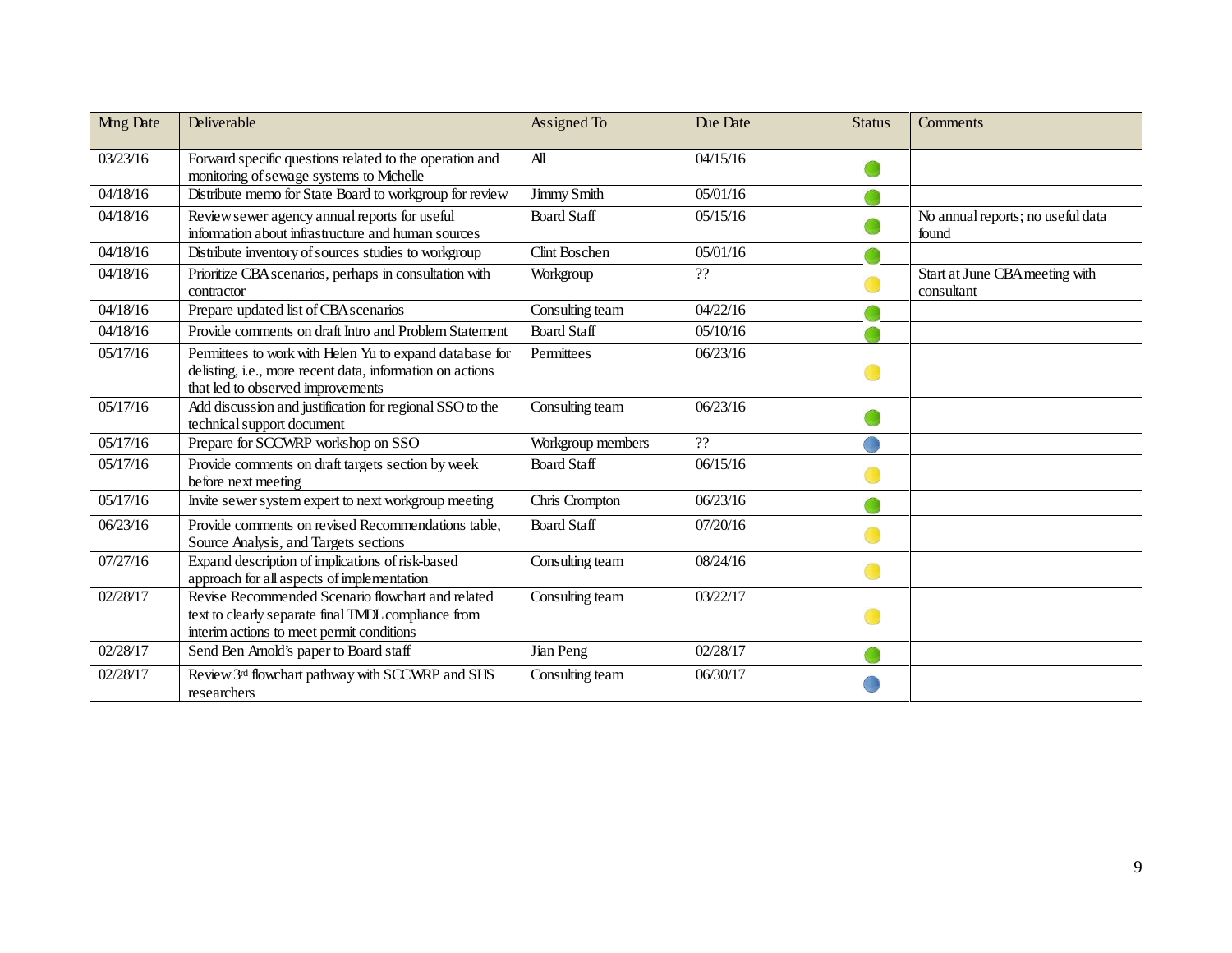# **San Diego Bacteria TMDL Workgroup Decision Record**

| Number   | Date                  | Decision                                                                                                                                                                                                                                                                                                                                                                                                                                                                   | Type                                                                                                            | Yes | N <sub>0</sub> | Abstain |
|----------|-----------------------|----------------------------------------------------------------------------------------------------------------------------------------------------------------------------------------------------------------------------------------------------------------------------------------------------------------------------------------------------------------------------------------------------------------------------------------------------------------------------|-----------------------------------------------------------------------------------------------------------------|-----|----------------|---------|
| 2015-1   | $09 - 02 - 15$        | Allow two weeks for review of meeting notes                                                                                                                                                                                                                                                                                                                                                                                                                                | Consensus                                                                                                       |     |                |         |
| $2015-2$ | $09 - 02 - 15$        | Michelle Mata to take on central coordinating role                                                                                                                                                                                                                                                                                                                                                                                                                         | Consensus                                                                                                       |     |                |         |
| 2015-3   | $09 - 02 - 15$        | Materials for discussion/review distributed minimum of 10 calendar days before meeting                                                                                                                                                                                                                                                                                                                                                                                     | Consensus                                                                                                       |     |                |         |
| 2015-4   | $09 - 02 - 15$        | Meeting agendas to include decision points, discussion lead, intended outcomes, and<br>reference to background documents                                                                                                                                                                                                                                                                                                                                                   | Consensus                                                                                                       |     |                |         |
| 2015-5   | $\overline{09-02-15}$ | Use 9/10 meeting as trial run for planned approach to more detailed discussion                                                                                                                                                                                                                                                                                                                                                                                             | Consensus                                                                                                       |     |                |         |
| 2015-6   | $09-10-15$            | Future discussions of methods for calculating exceedance rates and related topics will<br>account for different settings (freshwater, marine, bays) where this has important<br>implications for the policy                                                                                                                                                                                                                                                                | Consensus                                                                                                       |     |                |         |
| 2015-7   | $10-07-15$            | Overall schedule of completion between December 2017 and April 2018 with target of<br>September 2016 for technical report                                                                                                                                                                                                                                                                                                                                                  | Consensus                                                                                                       |     |                |         |
| 2015-8   | $10-07-15$            | Documentation and justification of assumptions will be provided in technical report                                                                                                                                                                                                                                                                                                                                                                                        | Consensus                                                                                                       |     |                |         |
| 2015-9   | $10-07-15$            | Use of risk-based framework is appropriate                                                                                                                                                                                                                                                                                                                                                                                                                                 | Consensus                                                                                                       |     |                |         |
| 2015-10  | $10-29-15$            | Both the 36 and the 32 per 1000 illness rates are scientifically defensible and the 32 per<br>1000 illness rate represents an incremental improvement in water quality in accordance<br>with the 2012 USEPA criteria. The 32 per 1000 illness rate has been selected with the<br>possibility of revision based on the results of the Cost Benefit Analysis and/or if the<br>SWRCB selects the 36 per 1000 illness rate as part of the Revision of Bacterial<br>Objectives. | County San Diego,<br>City of San Diego<br>and RWQCB<br>agreed. Pending<br>final agreement<br>from Orange county |     |                |         |
| 2015-11  | 10-29-15              | E. Coli as the single indicator for freshwater and Enterococcus as the single indicator for<br>marine waters                                                                                                                                                                                                                                                                                                                                                               | Consensus                                                                                                       |     |                |         |
| 2015-12  | 11-19-15              | Documents be worded to reflect that the choice of the 32/1000 illness rate is a working<br>assumption. Revises Decision #2015-10                                                                                                                                                                                                                                                                                                                                           | Consensus                                                                                                       |     |                |         |
| 2015-13  | 11-19-15              | The geometric mean is an appropriate TMDL target for dry weather because it is a good<br>indicator of the level of risk over time, but additional thought needs to be given to the<br>details of monitoring, averaging period, etc. in order to best measure trends in risk over<br>time                                                                                                                                                                                   | Consensus                                                                                                       |     |                |         |
| 2016-01  | $04-18-16$            | The Cost Benefit Analysis will include only REC 1 beneficial use, not REC 2                                                                                                                                                                                                                                                                                                                                                                                                | RWQCB, agreed by<br>all other participants                                                                      |     |                |         |
| 2016-02  | $07-27-16$            | Ultimate compliance could be based on illness rate, with FIB used as interim<br>benchmarks of progress                                                                                                                                                                                                                                                                                                                                                                     | Consensus                                                                                                       |     |                |         |
| 2017-01  | $02 - 28 - 17$        | The CBA is intended as one of several inputs to a final decision about a science-based<br>reopener; it will not be used as the final criterion for decision making                                                                                                                                                                                                                                                                                                         | Consensus                                                                                                       |     |                |         |
| 2017-02  | $02 - 28 - 17$        | Direct measurement of risk or illness with epidemiology studies or QMRA is more<br>accurate and effective than monitoring with FIB to determine if the objective is being met                                                                                                                                                                                                                                                                                              | Consensus                                                                                                       |     |                |         |